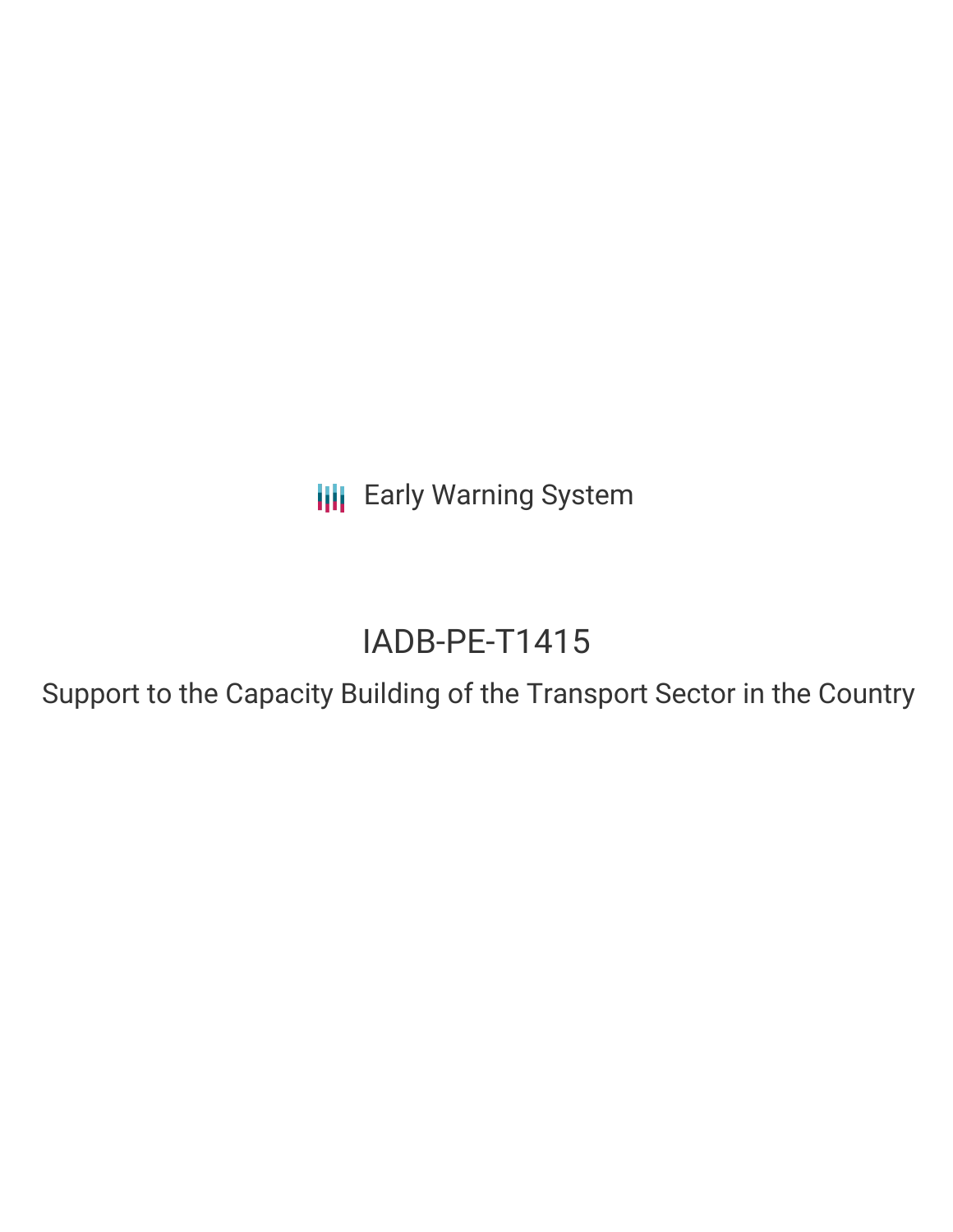

#### **Quick Facts**

| <b>Countries</b>               | Peru                                    |
|--------------------------------|-----------------------------------------|
| <b>Financial Institutions</b>  | Inter-American Development Bank (IADB)  |
| <b>Status</b>                  | Active                                  |
| <b>Bank Risk Rating</b>        | C                                       |
| <b>Voting Date</b>             | 2019-04-29                              |
| <b>Borrower</b>                | Government of Peru                      |
| <b>Sectors</b>                 | <b>Technical Cooperation, Transport</b> |
| <b>Investment Type(s)</b>      | Grant                                   |
| <b>Investment Amount (USD)</b> | $$0.40$ million                         |
| <b>Project Cost (USD)</b>      | $$0.40$ million                         |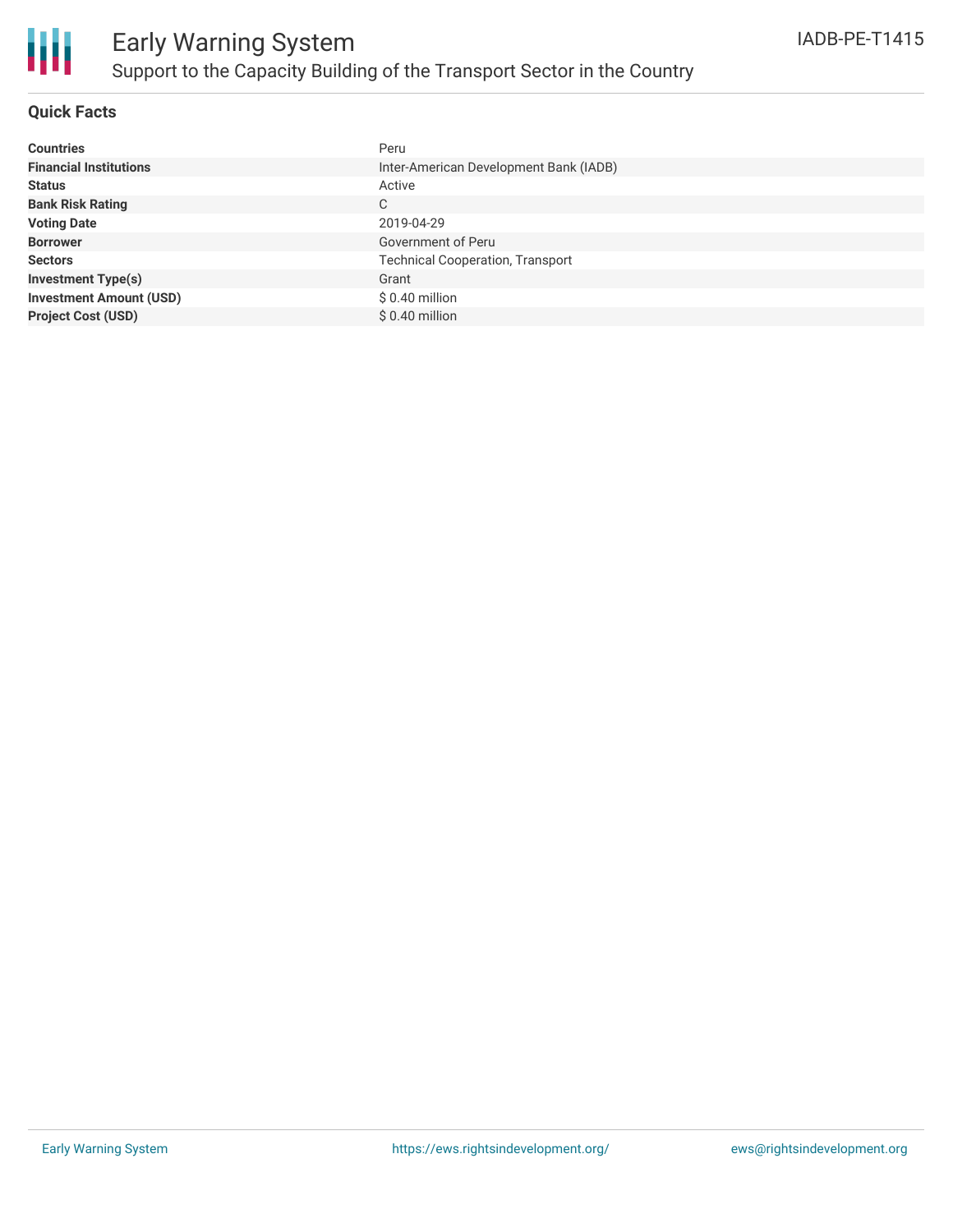

#### **Project Description**

The objective of the present Technical Cooperation is to support the Ministry of Transport and Communications (MTC) in order to strengthen its technical, social, environmental and monitoring capabilities, as well as to continue supporting the development of the agenda in the area of logistics, urban transport and road safety.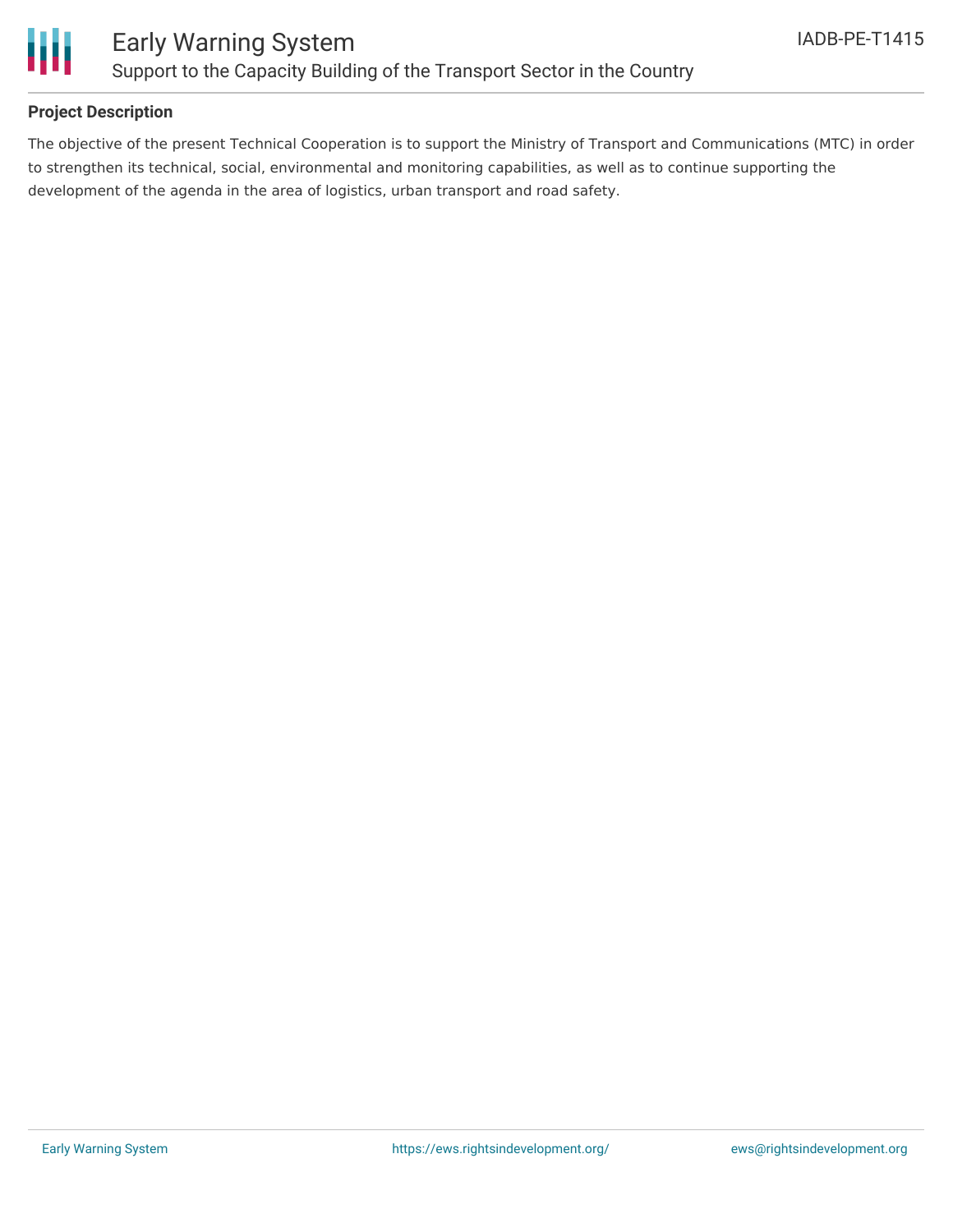

## Early Warning System Support to the Capacity Building of the Transport Sector in the Country

#### **Investment Description**

• Inter-American Development Bank (IADB)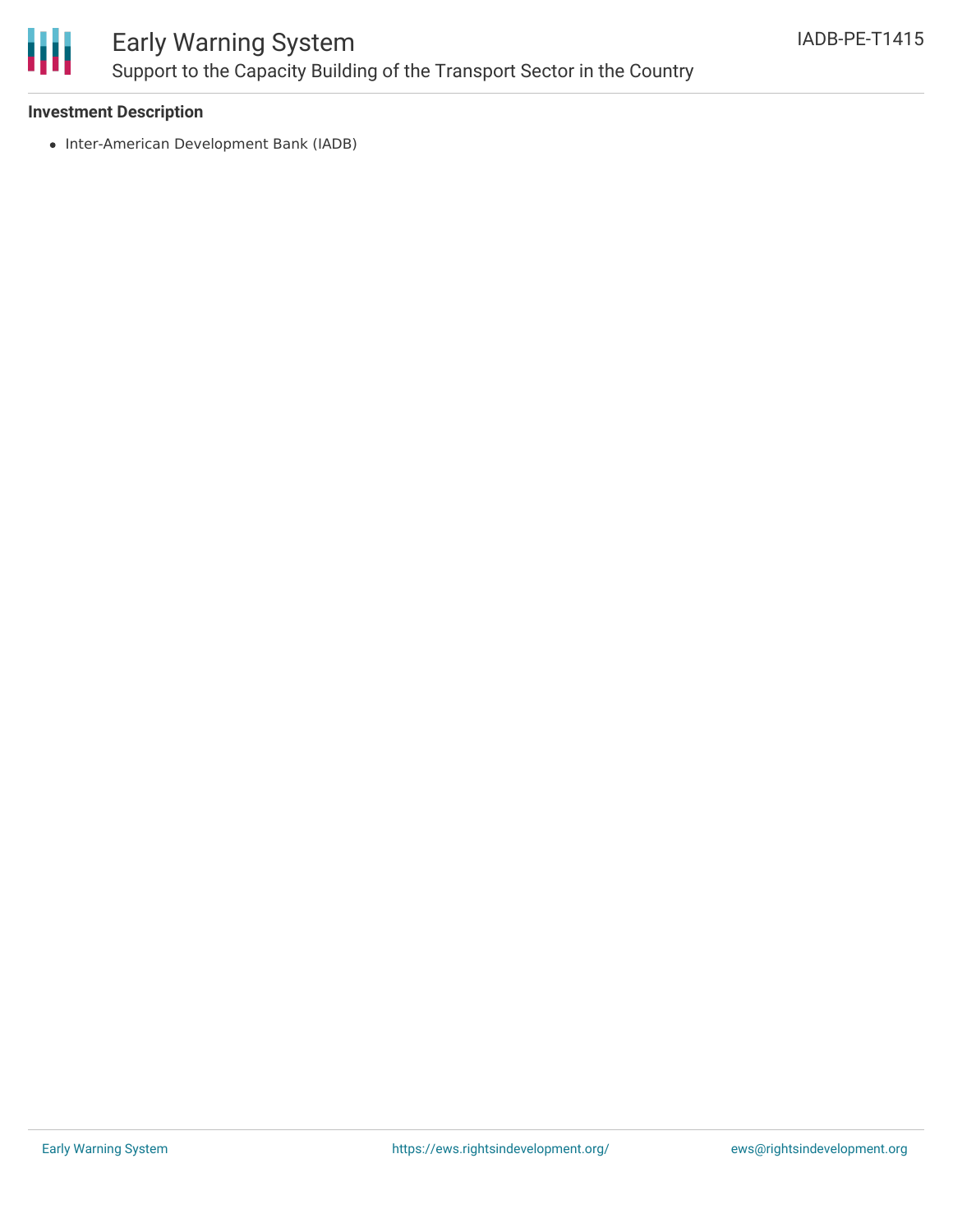

#### **Contact Information**

#### ACCOUNTABILITY MECHANISM OF IADB

The Independent Consultation and Investigation Mechanism (MICI) is the independent complaint mechanism and fact-finding body for people who have been or are likely to be adversely affected by an Inter-American Development Bank (IDB) or Inter-American Investment Corporation (IIC)-funded project. If you submit a complaint to MICI, they may assist you in addressing the problems you raised through a dispute-resolution process with those implementing the project and/or through an investigation to assess whether the IDB or IIC is following its own policies for preventing or mitigating harm to people or the environment. You can submit a complaint by sending an email to MICI@iadb.org. You can learn more about the MICI and how to file a complaint at http://www.iadb.org/en/mici/mici,1752.html (in English) or http://www.iadb.org/es/mici/mici,1752.html (Spanish).